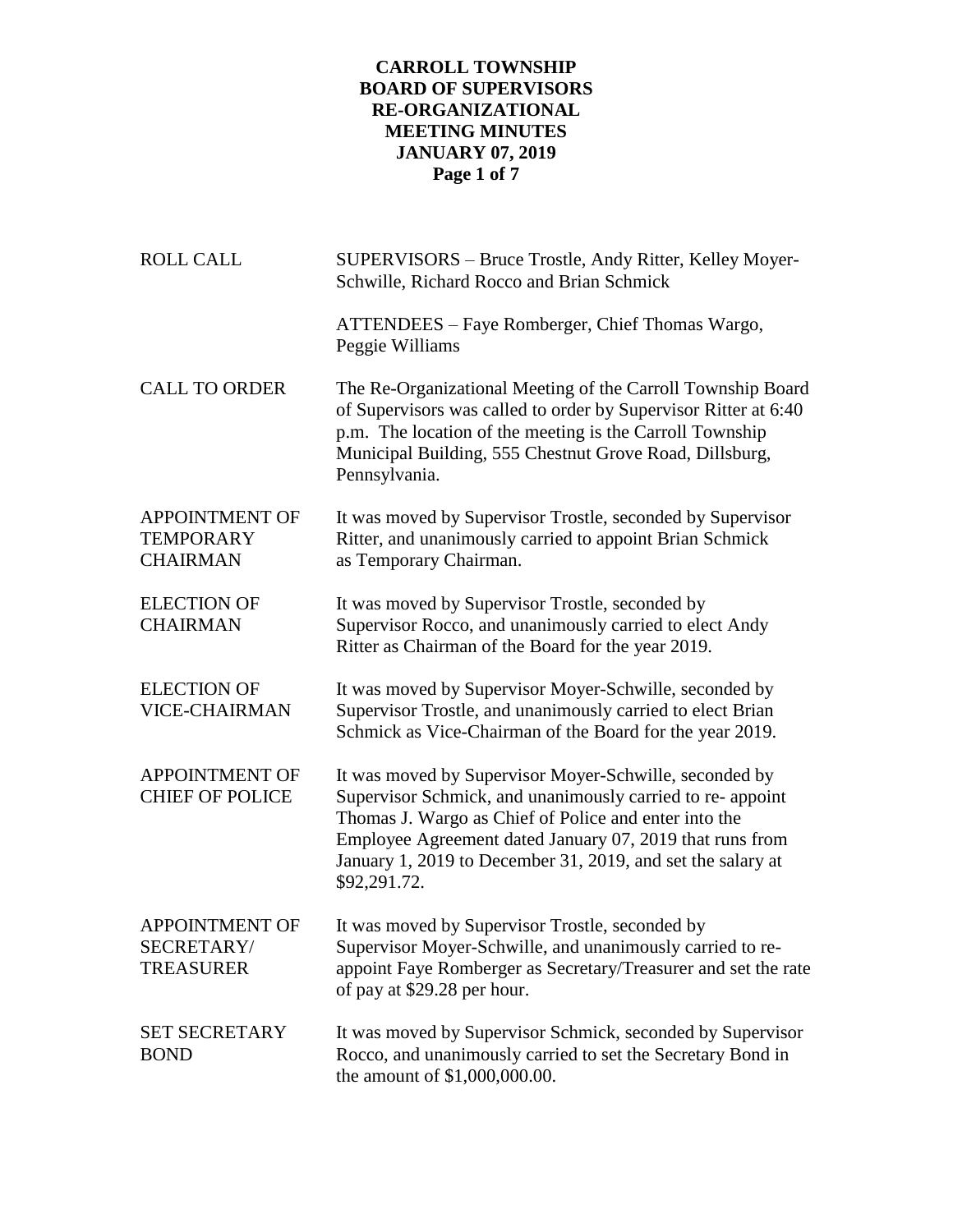# **CARROLL TOWNSHIP BOARD OF SUPERVISORS RE-ORGANIZATIONAL MEETING MINUTES JANUARY 07, 2019 Page 2 of 7**

| <b>APPOINTMENT OF</b><br><b>SUPERVISORS TO</b><br><b>WORK ON THE</b><br><b>ROADS</b>    | It was moved by Supervisor Schmick, seconded by<br>Supervisor Trostle, and unanimously carried to appoint all<br>Supervisors to work on the roads in Carroll Township in an<br>emergency if necessary.                                                                                                                            |
|-----------------------------------------------------------------------------------------|-----------------------------------------------------------------------------------------------------------------------------------------------------------------------------------------------------------------------------------------------------------------------------------------------------------------------------------|
| <b>APPOINTMENT TO</b><br><b>ZONING HEARING</b><br><b>BOARD</b>                          | It was moved by Chairman Ritter, seconded by<br>Supervisor Moyer-Schwille, and unanimously carried to re-<br>appoint Richard Gensler II to the Carroll Township Zoning<br>Hearing Board for a three-year term set to expire January 2022.                                                                                         |
| <b>APPOINTMENT TO</b><br>CARROLL TWP.<br><b>LOGAN PARK</b><br><b>AUTHORITY</b>          | It was moved by Supervisor Schmick, seconded by Chairman<br>Ritter, and unanimously carried to re-appoint William Cressler<br>as Carroll Township's Representative to the Logan Park<br>Authority for a five year term set to expire January 1, 2023                                                                              |
|                                                                                         | It was moved by Supervisor Schmick, seconded by Chairman<br>Ritter, and unanimously carried to modify his motion to read<br>that the five year term is set to expire January 1, 2024.                                                                                                                                             |
| <b>APPOINTMENT TO</b><br>CARROLL TWP.<br><b>VACANCY BOARD</b>                           | It was moved by Supervisor Trostle, seconded by Chairman<br>Ritter, and unanimously carried to re-appoint Norman<br>Shelly, Jr. to serve on the Carroll Township Vacancy Board for<br>2019.                                                                                                                                       |
| <b>APPOINTMENT OF</b><br><b>TOWNSHIP</b><br><b>SOLICITOR</b>                            | It was moved by Supervisor Schmick, seconded by Supervisor<br>Trostle, and unanimously carried to re-appoint Stone,<br>Wiley & Linsenbach, PC, Duane Stone, Esquire, as Carroll<br>Township's Solicitor at the rate of \$165.00 per hour for<br>everything except litigations, and \$185.00 per hour for<br>litigations for 2019. |
| <b>APPOINTMENT OF</b><br><b>TOWNSHIP SEWAGE</b><br><b>ENFORCEMENT</b><br><b>OFFICER</b> | It was moved by Supervisor Trostle, seconded by Supervisor<br>Schmick, and unanimously carried to re-appoint Gary L.<br>Morrow as Carroll Township's Sewage Enforcement<br>Officer and set the compensation as per the 2019 fee schedule<br>as submitted.                                                                         |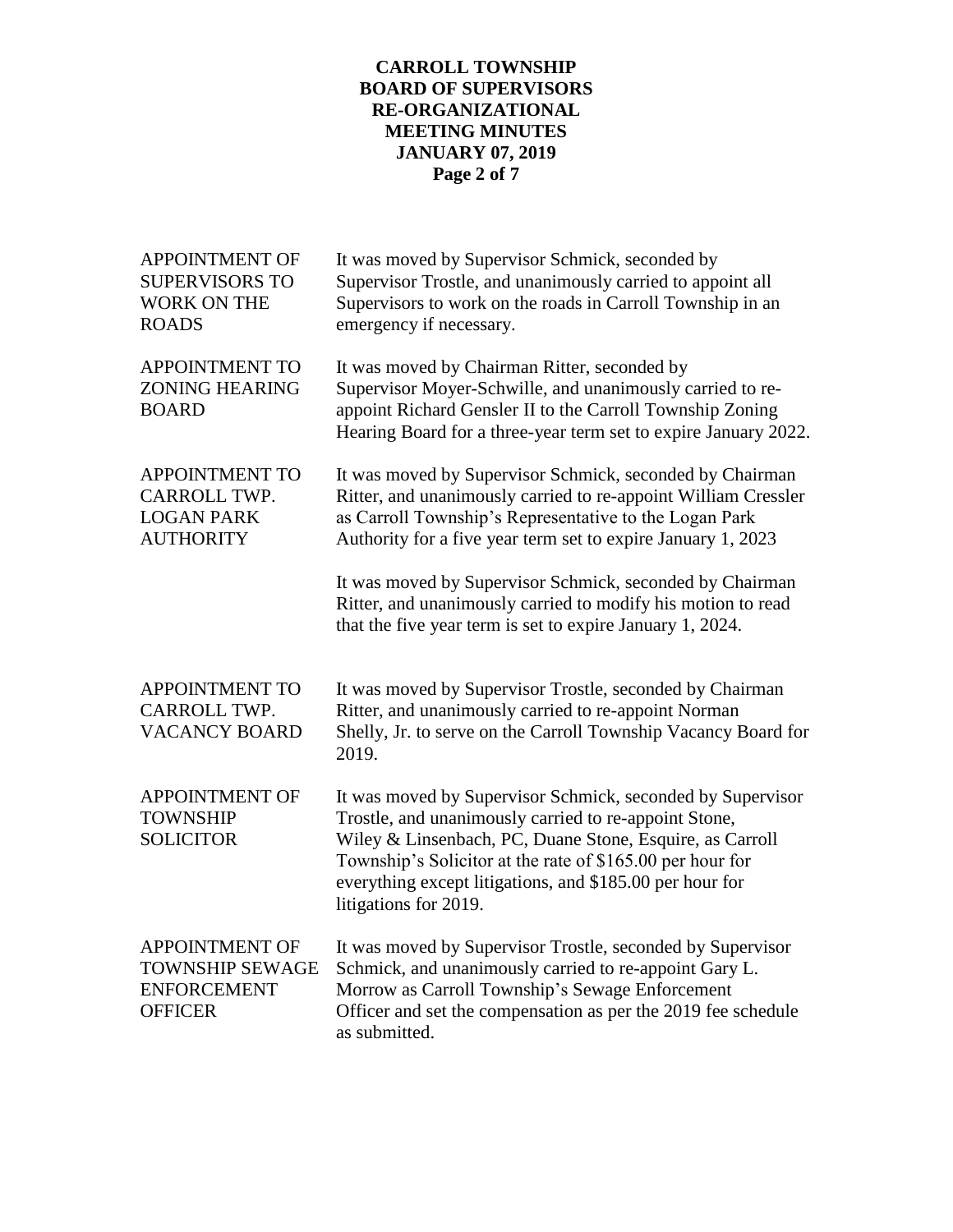# **CARROLL TOWNSHIP BOARD OF SUPERVISORS RE-ORGANIZATIONAL MEETING MINUTES JANUARY 07, 2019 Page 3 of 7**

| <b>APPOINTMENT OF</b><br><b>ALTERNATE</b><br><b>TOWNSHIP SEWAGE</b><br><b>ENFORCEMENT</b><br><b>OFFICER</b> | It was moved by Supervisor Schmick, seconded by Chairman<br>Ritter, and unanimously carried to re-appoint Hoover<br>Engineering Services, Inc. - Tim Wargo as the Alternate<br>Sewage Enforcement Officer for Carroll Township and set the<br>compensation at the same rate as Gary Morrow's 2019 Fee<br>Schedule. |
|-------------------------------------------------------------------------------------------------------------|--------------------------------------------------------------------------------------------------------------------------------------------------------------------------------------------------------------------------------------------------------------------------------------------------------------------|
| <b>APPOINTMENT OF</b><br><b>TOWNSHIP</b><br><b>ENGINEER</b>                                                 | It was moved by Chairman Ritter, seconded by Supervisor<br>Schmick, and unanimously carried to appoint Barton &<br>Loguidice – Phillip Brath, P.E. as Carroll Township's<br>Township Engineer and set the compensation as per the 2018<br>fee schedule as submitted.                                               |
| <b>APPOINTMENT OF</b><br><b>UCC INSPECTORS</b>                                                              | It was moved by Supervisor Schmick, seconded by Chairman<br>Ritter, and unanimously carried to re-appoint Approved Code<br>Services, Inc. as a Carroll Township's UCC Inspector and set<br>the compensation as per their 2019 fee schedule as submitted.                                                           |
|                                                                                                             | It was moved by Chairman Ritter, seconded by Supervisor<br>Trostle, and unanimously carried to re-appoint ARRO<br>Consulting, Inc. as a Carroll Township's UCC Inspector and<br>set the compensation as per their 2019 fee schedule as<br>submitted.                                                               |
| <b>APPOINTMENT OF</b><br><b>OPEN RECORD</b><br><b>OFFICERS</b>                                              | It was moved by Supervisor Schmick, seconded by<br>Supervisor Rocco, and unanimously carried to re-appoint<br>Josephine Patton, for the Administration side, and Chief<br>Thomas Wargo, for the Police Department as Carroll<br>Township's Open Record Officers for 2019.                                          |
| <b>APPOINTMENT OF</b><br><b>EMERGENCY</b><br><b>MANAGEMENT</b><br><b>COORDINATOR</b>                        | It was moved by Supervisor Moyer-Schwille, seconded by<br>Supervisor Trostle, and unanimously carried to re-appoint<br>Raphael LaRocca as Carroll Township's Emergency<br>Management Coordinator for 2019.                                                                                                         |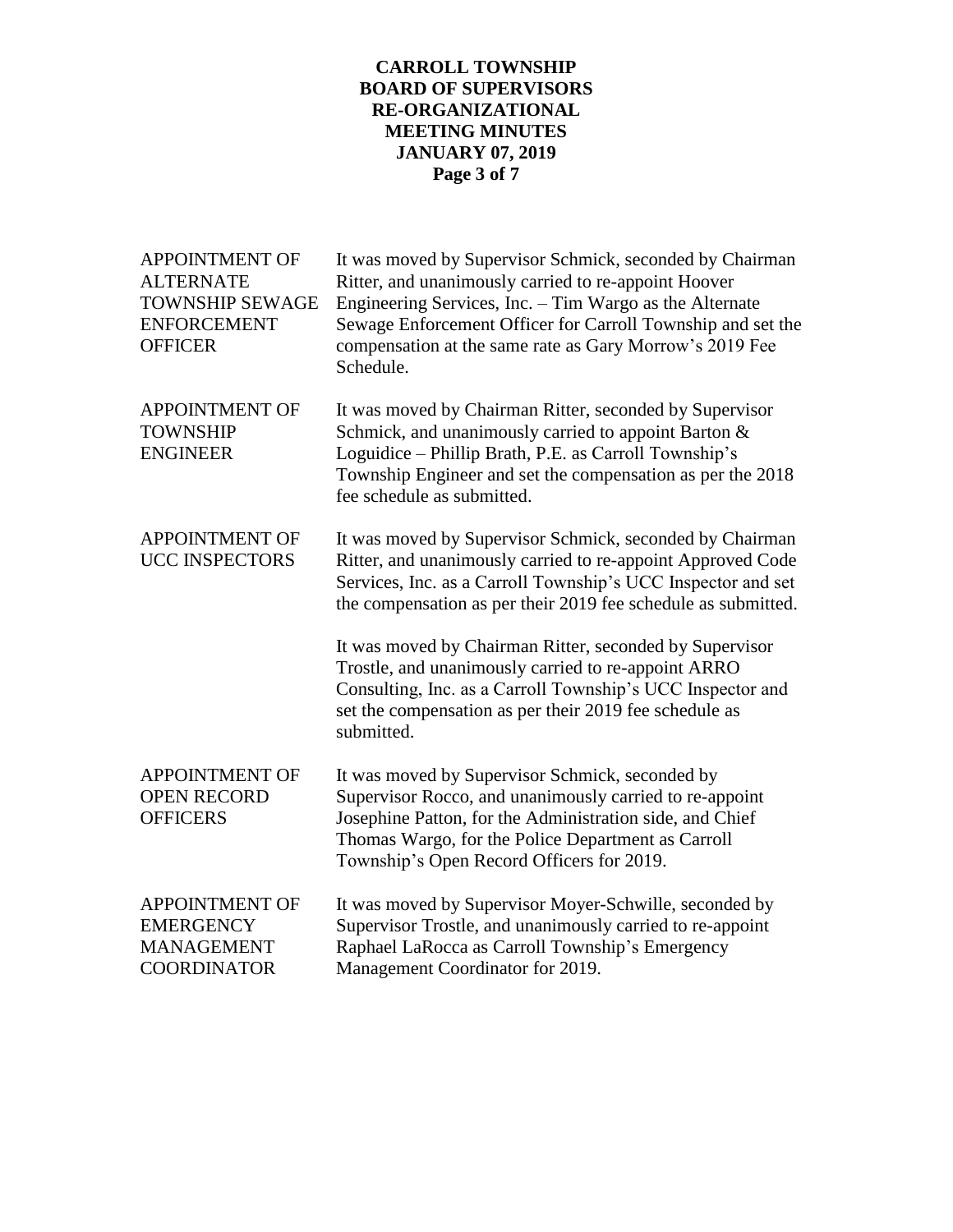# **CARROLL TOWNSHIP BOARD OF SUPERVISORS RE-ORGANIZATIONAL MEETING MINUTES JANUARY 07, 2019 Page 4 of 7**

| <b>APPOINTMENT TO</b><br><b>DILLSBURG AREA</b><br><b>AUTHORITY</b>                    | It was moved by Supervisor Trostle, seconded by Supervisor<br>Schmick, and unanimously carried to accept Joseph<br>Woodward, Jr. resignation as Carroll Township's<br>Representative to the Dillsburg Area Authority effective<br>immediately.                                                                                                                                   |
|---------------------------------------------------------------------------------------|----------------------------------------------------------------------------------------------------------------------------------------------------------------------------------------------------------------------------------------------------------------------------------------------------------------------------------------------------------------------------------|
|                                                                                       | It was moved by Supervisor Moyer-Schwille, seconded by<br>Chairman Ritter, and unanimously carried to appoint William<br>Schrack as Carroll Township's Representative to the Dillsburg<br>Area Authority to fill the unexpired term of Joseph Woodward,<br>Jr. which will expire January 01, 2023.                                                                               |
| <b>CERTIFY</b><br><b>DELEGATE TO</b><br><b>VOTE AT THE</b><br><b>STATE CONVENTION</b> | It was moved by Supervisor Schmick, seconded by Supervisor<br>Trostle, and unanimously carried to appoint Faye Romberger<br>as the voting delegate at the PSATS State Convention.                                                                                                                                                                                                |
| <b>AUTHORIZE</b><br>PAYMENT OF<br><b>REGISTRATION FEES</b>                            | It was moved by Supervisor Trostle, seconded by Chairman<br>Ritter, and unanimously carried to authorize the Secretary<br>to pay the registration fees for the State Convention as soon as<br>the bill arrives for Josephine Patton and Faye Romberger at<br>\$160.00 each.                                                                                                      |
| <b>RESOLUTION</b><br>2019-02<br><b>NAMING</b><br><b>DEPOSITORY</b>                    | It was moved by Supervisor Schmick, seconded by Supervisor<br>Rocco, and unanimously carried to adopt Resolution Number<br>2019-02 naming Mid Penn Bank, Members 1 <sup>St</sup> Federal<br>Credit Union, and PNC Bank as the Depository for the General<br>Fund, State Fund, D.A.R.E. Fund, Street Lighting Fund, and all<br>other Funds.                                       |
| <b>RESOLUTION</b><br>2019-03<br><b>SIGNATURES ON</b><br><b>ACCOUNTS</b>               | It was moved by Chairman Ritter, seconded by Supervisor<br>Trostle, and unanimously carried to adopt Resolution<br>Number 2019-03 naming the Secretary/Treasurer - Faye<br>Romberger, Chairman of the Board - Andy Ritter, Vice-<br>Chairman of the Board – Brian Schmick, and Assistant<br>Secretary/Treasurer - Josephine Patton, as authorized<br>signatures on all accounts. |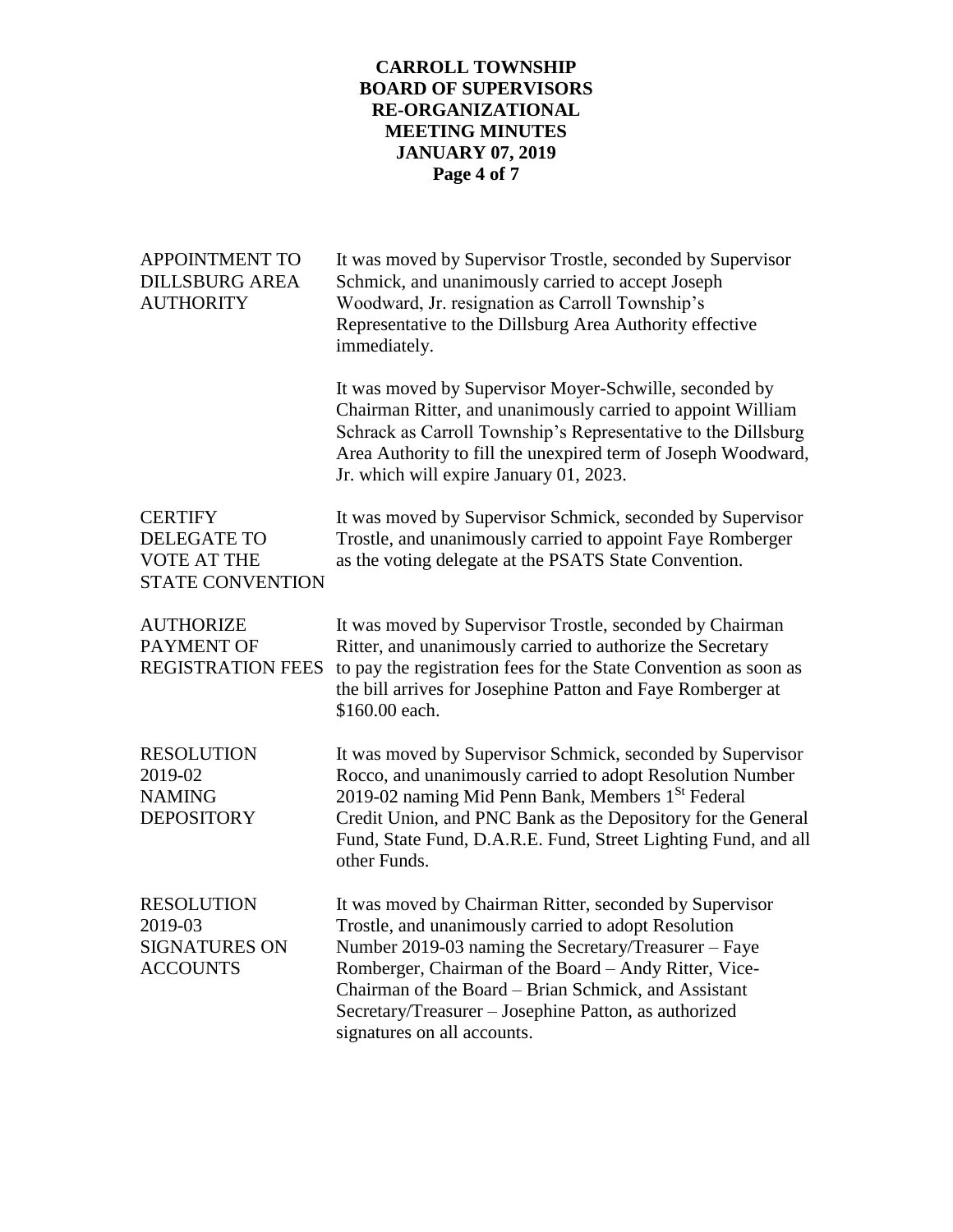# **CARROLL TOWNSHIP BOARD OF SUPERVISORS RE-ORGANIZATIONAL MEETING MINUTES JANUARY 07, 2019 Page 5 of 7**

| <b>RESOLUTION</b><br>2019-04<br>POLICE PENSION<br><b>CONTRIBUTION</b>                                     | It was moved by Supervisor Moyer-Schwille, seconded by<br>Supervisor Rocco, and unanimously carried to adopt<br>Resolution Number 2019-04 to require all Police Officers to<br>contribute five percent (5%) to the Police Pension Fund for the<br>year 2019.      |
|-----------------------------------------------------------------------------------------------------------|-------------------------------------------------------------------------------------------------------------------------------------------------------------------------------------------------------------------------------------------------------------------|
| <b>RESOLUTION</b><br>2019-06<br><b>SETTING THE</b><br><b>FEE SCHEDULE</b><br><b>FOR 2019</b>              | It was moved by Supervisor Schmick, seconded by Chairman<br>Ritter, and unanimously carried to adopt Resolution Number<br>2019-06 - A Resolution of Carroll Township York County<br>Setting Fees, Costs, and Permits for the Calendar Year<br>2019.               |
| <b>SET MILEAGE</b><br><b>REIMBURSEMENT</b>                                                                | It was moved by Supervisor Moyer-Schwille, seconded by<br>Supervisor Rocco, and unanimously carried to set the mileage<br>reimbursement for use of private vehicles on Township<br>business at the Federal Government current allocation of 58<br>cents per mile. |
| <b>APPOINTMENT TO</b><br>YORK ADAMS<br><b>TAX BUREAU AND</b><br><b>TAX COLLECTION</b><br><b>COMMITTEE</b> | It was moved by Supervisor Trostle, seconded by Supervisor<br>Moyer-Schwille, and unanimously carried to appoint Andy<br>Ritter as Carroll Township's Representative to the York Adams<br>Tax Bureau and Tax Collection Committee.                                |
|                                                                                                           | It was moved by Chairman Ritter, seconded by Supervisor<br>Trostle, and unanimously carried to appoint Brian Schmick as<br>Carroll Township's Alternate Representative to the York<br><b>Adams Tax Bureau and Tax Collection Committee.</b>                       |
| APPOINTMENT TO<br><b>CAPITAL REGION</b><br><b>COG BOARD OF</b><br><b>DELEGATES</b>                        | It was moved by Chairman Ritter, seconded by Supervisor<br>Moyer-Schwille, and unanimously carried to appoint Bruce<br>Trostle as the Delegate and Andy Ritter as the Alternate to<br>the Capital Region COG Board as Carroll Township's<br>Delegates.            |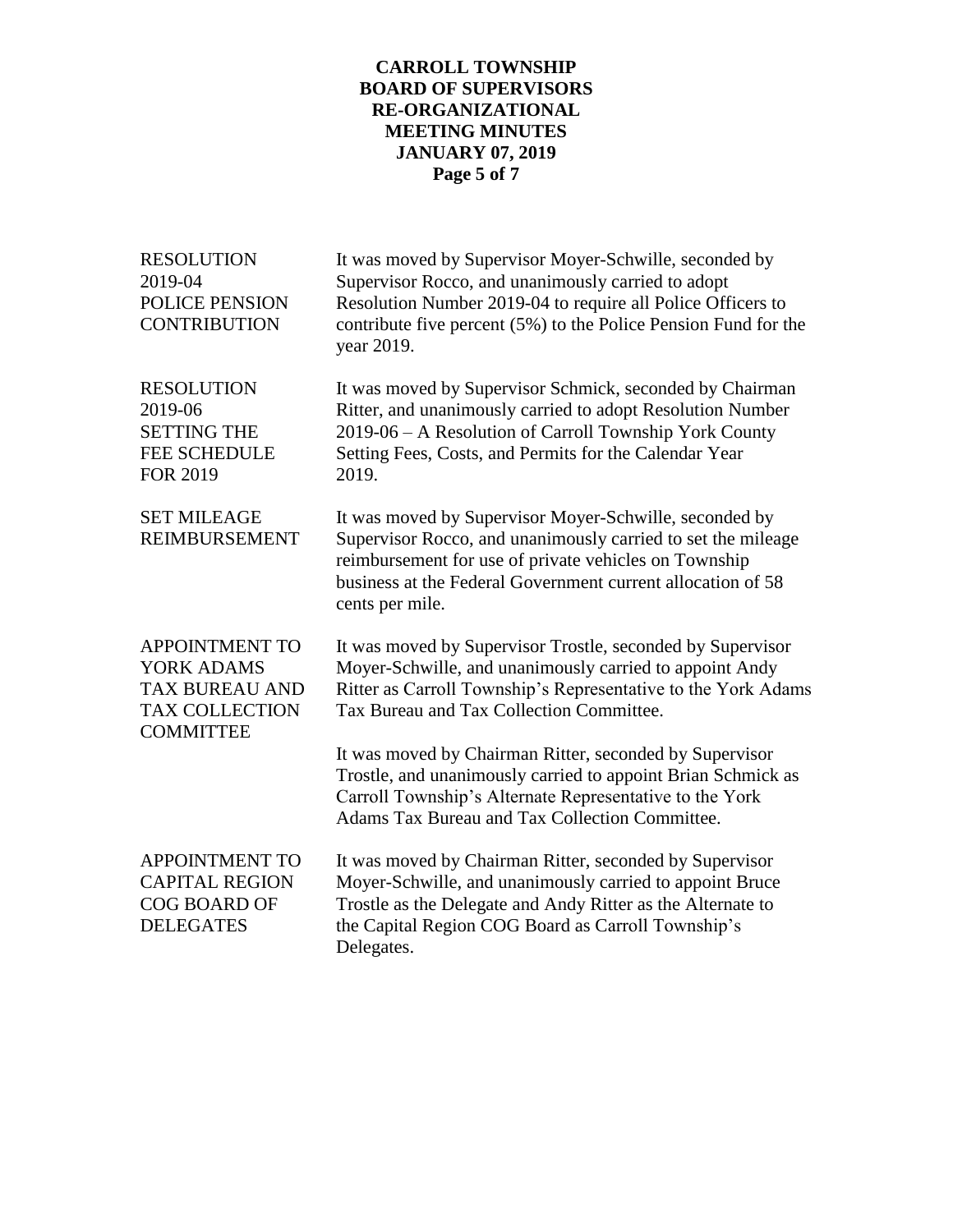### **CARROLL TOWNSHIP BOARD OF SUPERVISORS RE-ORGANIZATIONAL MEETING MINUTES JANUARY 07, 2019 Page 6 of 7**

GOVERNMENT ADVISORY **COMMITTEE** 

APPOINTMENT TO It was moved by Supervisor Trostle, seconded by Chairman YORK COUNTY Ritter, and unanimously carried to appoint Kelley Moyer-PLANNING Schwille to the 2019 Local Government Advisory Committee COMMISSION of York County as Carroll township's Representative and LOCAL Richard Rocco as the Alternate.

COMMITTEE Chairman Ritter announced that the Committee Appointments APPOINTMENTS will remain the same as 2018 except Capital Region COG will change to Supervisor Trostle and Chairman Ritter

- 1. Recreation Chairman Ritter and Supervisor Moyer- Schwille
- 2. Personnel Supervisors Moyer-Schwille and Trostle
- 3. Roads and Building Supervisors Schmick and Rocco
- 4. Planning Supervisors Moyer-Schwille and Rocco
- 5. Police Supervisors Trostle and Rocco
- 6. Financial Supervisor Trostle and Chairman Ritter
- 7. Emergency Services Chairman Ritter and Supervisor Moyer-Schwille
- 8. Dillsburg Area Authority Supervisors Schmick and Rocco
- 9. Capital Region COG Supervisor Trostle and Chairman Ritter
- 10. York Adams Tax Bureau Chairman Ritter and Supervisor Schmick
- 11. Carroll Township Business Economic and Development Supervisors Schmick and Moyer-Schwille